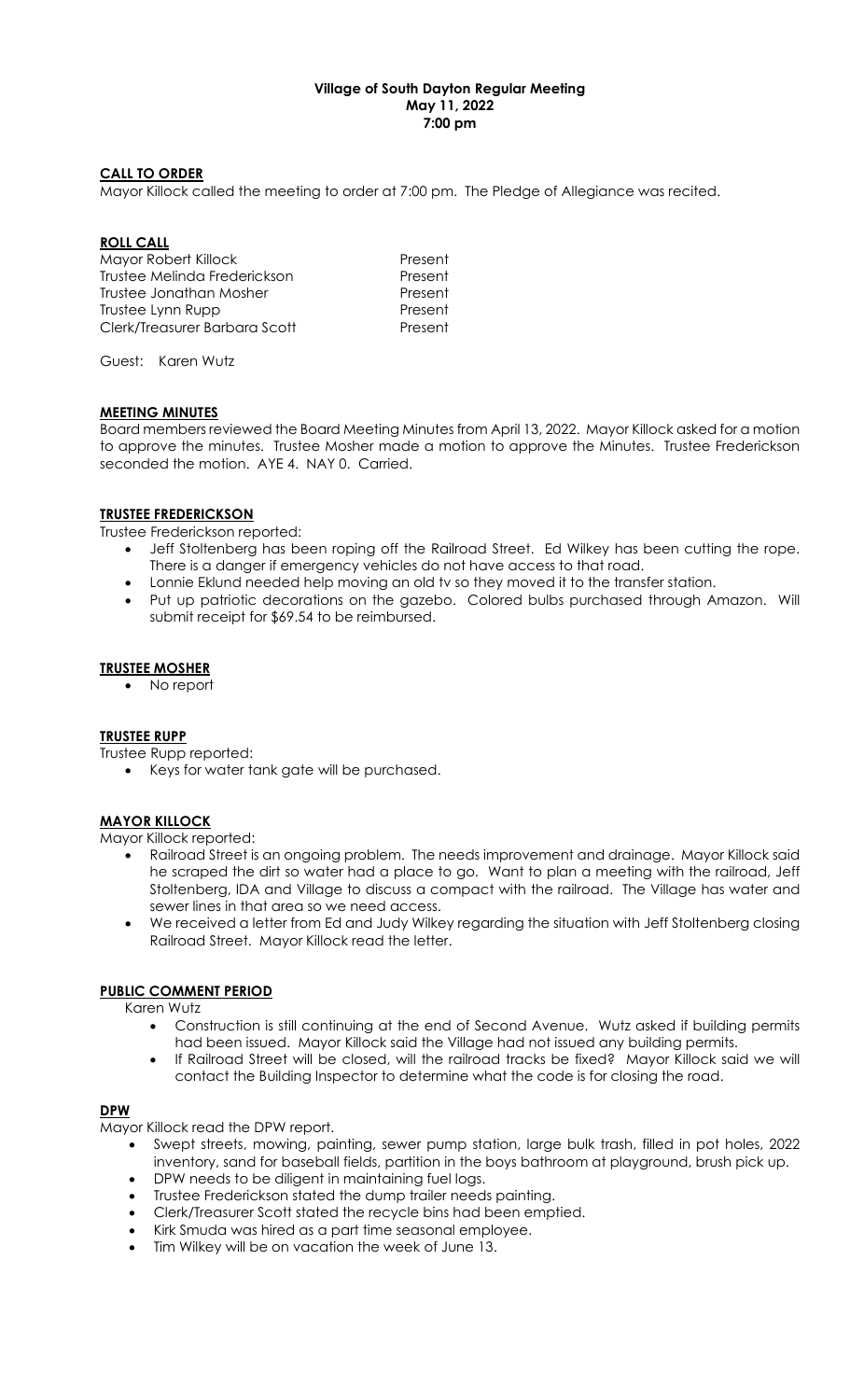## OLD BUSINESS

Mayor Killock reviewed items discussed at the previous Board Meeting.

- Starting in June, the Trustees and Mayor will be paid monthly instead of semi-annually.
- We will continue to have elections every 2 years. Changing to 4-year terms would be a complicated process.

### NEW BUSINESS

Mayor Killock reported:

- Memorial Day DPW will clean the park, scrape curbs, put up flags. Mayor Killock suggested we have temporary no parking on 5/31/22 from 11:00 am to 1:00 pm for the parade. Trustee Mosher made a motion to have temporary parking on 5/31/22 from 11:00 am to 1:00 pm on First Street to Park Street. Trustee Frederickson seconded the motion. AYE 4. NAY 0. Carried.
- Thank you to Stephen and Joetta Pollock for donating an American flag for Memorial Day. The flag will be given to the Legion Commander.
- Sue Saye Johnson complained about an uprooted sidewalk on Oak Street at the end of First. Trustee Rupp will tell Tim Wilkey.
- Angela Pilon was hired as an Assistant Clerk. She will be paid \$16.00 per hour, and typically work 20 – 25 hours per week. She may work more hours during busy times. Angela will start work on Tuesday, May 18th.
- According to the Public Meeting on 3/6/21, water and sewer rates can increase 3% every year, as needed. The rate increase that took place in January 2022, should have been done in June 2021. Mayor Killock suggested water and sewer rates increase in June 2022. Trustee Mosher made a motion to increase water and sewer rates 3% in June 2022. Trustee Frederickson seconded the motion. AYE 4. NAY 0. Carried.

## RESOLUTION NO. 5-1 of 2022 for the Village of South Dayton

### RESOLUTION AUTHORIZING THE ADOPTION OF A SUPPLEMENTAL BOND RESOLUTION

At a meeting of the Board of Trustees of the Village of South Dayton, Cattaraugus County, New York, held at the Village Offices in South Dayton, New York, on the 11<sup>th</sup> day of May, 2022:

 PRESENT: Robert Killock, Mayor Melinda Frederickson, Trustee Jonathan Mosher, Trustee Lynn Rupp, Trustee

Mayor Killock presented the following resolution and duly moved that it be adopted and was seconded by Trustee Mosher.

SUPPLEMENTAL BOND RESOLUTION DATED MAY 11, 2022 OF THE VILLAGE BOARD OF TRUSTEES OF THE VILLAGE OF SOUTH DAYTON, NEW YORK, AUTHORIZING GENERAL OBLIGATION SERIAL BONDS TO FINANCE WATER SYSTEM CAPITAL IMPROVEMENTS WITHIN THE VILLAGE, AUTHORIZING THE ISSUANCE OF BOND ANTICIPATION NOTES IN CONTEMPLATION THEREOF, THE EXPENDITURE OF SUMS FOR SUCH PURPOSE, AND DETERMINING OTHER MATTERS IN CONNECTION THEREWITH.

WHEREAS, pursuant to a bond resolution dated January 13, 2021 (the "Original Bond Resolution") the Board of Trustees of the Village of South Dayton, New York (hereinafter referred to as the "Village") approved expenditures for, and the issuance and sale of, up to \$3,100,000 aggregate principal amount of general obligation bonds and bond anticipation notes relative to the construction of water system capital improvements; and

WHEREAS, actual project costs have proved to be approximately \$150,000 higher than the maximum estimated project costs and the Village desires to provide for the financing thereof by supplementing the Original Bond Resolution by the adoption of this Supplemental Bond Resolution; and

WHEREAS, the Village, acting as lead agency under the State Environmental Quality Review Act and the applicable regulations promulgated thereunder ("SEQRA"), has completed its environmental review and, on December 16, 2020, has duly adopted a negative declaration with respect to the type I action and has determined that the implementation of the action as proposed will not result in any significant adverse environmental impacts; now therefor, be it

RESOLVED BY THE VILLAGE BOARD OF TRUSTEES OF THE VILLAGE OF SOUTH DAYTON, NEW YORK (hereinafter referred to as the "Village"), by the favorable vote of not less than two-thirds of all of the members of such Board, as follows: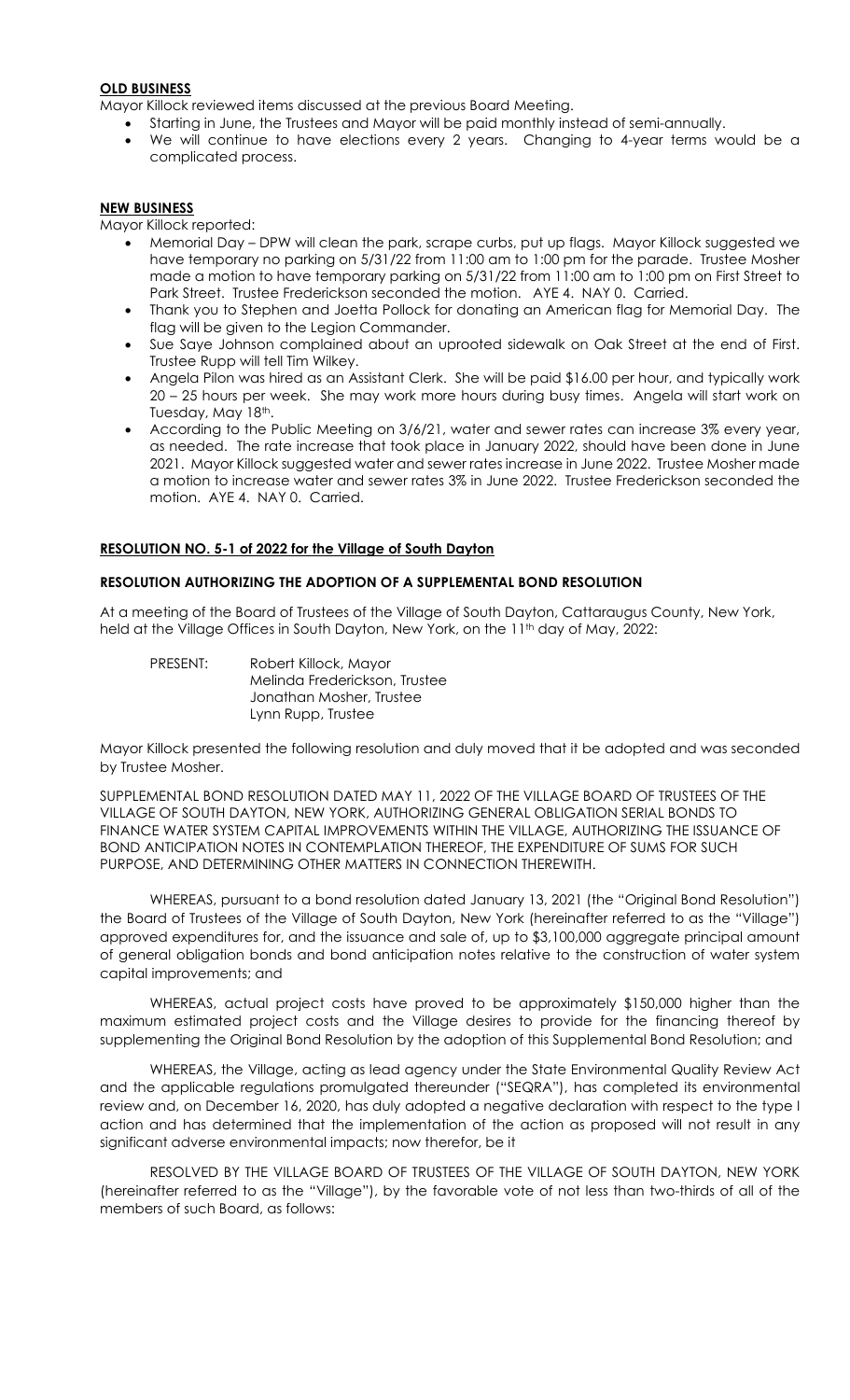Section 1. The Village of South Dayton shall undertake the construction of water system improvements, to include, without limitation, replacement of existing water main, improvements to the water storage tank, improvements to the groundwater treatment building and equipment, the installation of controls and emergency power, water meter replacement, the reinstatement/replacement of groundwater wells, and the acquisition of original furnishings, equipment, machinery or apparatus, and other incidental improvements that may be required in connection therewith for such construction and Village use as set forth in the Original Bond Resolution (hereinafter referred to as "purpose") in an additional amount not to exceed \$150,000, and additional general obligation serial bonds in an aggregate principal amount not to exceed \$150,000 and bond anticipation notes in anticipation thereof (and renewals thereof) of the Village are hereby authorized to be issued to finance said purpose, and said amount is hereby appropriated therefor.

Section 2. The estimated aggregate maximum cost of said purpose, including preliminary costs and costs incidental thereto and costs of the financing thereof, is now estimated to be \$3,250,000. The plan for financing of said purpose is to provide up to \$3,100,000 of such maximum cost by the issuance of bonds or bond anticipation notes as authorized under the Original Bond Resolution, to be offset and reduced dollar for dollar by the amount of grants received, if any, and to provide up to \$150,000 of such maximum cost by the issuance of bonds or bond anticipation notes as herein authorized, to be offset and reduced dollar by dollar by EFC grant funds or EFC principal forgiveness, presently estimated to be \$150,000.

Section 3. It is hereby determined and declared that (a) said purpose is one of the class of objects or purposes described in Subdivision 1 of Paragraph (a) of Section 11.00 of the Local Finance Law, and that the period of probable usefulness of said purpose is forty (40) years, (b) the proposed maximum maturity of said bonds authorized by this resolution will be in excess of five years, (c) current funds required to be provided prior to the issuance of the bonds or notes herein authorized, pursuant to Section 107.00 of the Local Finance Law, to the extent applicable, if any, will be provided, (d) the notes herein authorized are issued in anticipation of bonds for an assessable improvement, and (e) there are presently no outstanding bond anticipation notes issued in anticipation of the sale of said bonds.

Section 4. The bonds and notes authorized by this resolution shall contain the recital of validity prescribed in Section 52.00 of the Local Finance Law and such bonds and notes shall be general obligations of the Village and all the taxable real property in the Village is subject to the levy of ad valorem taxes to pay the principal thereof, and interest thereon, without limitation as to rate or amount, subject to statutory limitations, if any.

Section 5. It is hereby determined and declared that the Village reasonably expects to reimburse the general fund, or such other fund as may be utilized, not to exceed the maximum amount authorized herein, from the proceeds of the obligations authorized hereby for expenditures, if any, from such fund that may be made for the purpose prior to the date of the issuance of such obligations. This is a declaration of official intent under Treasury Regulation §1.150-2.

Section 6. The power to further authorize the sale, issuance and delivery of said bonds and notes and to prescribe the terms, form and contents of said bonds and notes, including, without limitation, the power to contract and issue indebtedness pursuant to §169.00 of the Local Finance Law, if applicable, the consolidation with other issues, the determination to issue bonds with substantially level or declining annual debt service, whether to authorize the receipt of bids in an electronic format, all contracts for, and determinations with respect to, credit or liquidity enhancements, if any, and to sell and deliver said bonds and notes, subject to the provisions of this resolution and the provisions of the Local Finance Law, is hereby delegated to the Village Treasurer, the Village's chief fiscal officer. The Village Treasurer and the Village Clerk or Deputy Clerk are hereby authorized to sign by manual or facsimile signature and attest any bonds and notes issued pursuant to this resolution, and are hereby authorized to affix to such bonds and notes the corporate seal of the Village of South Dayton.

Section 7. The faith and credit of the Village of South Dayton, New York, are hereby irrevocably pledged for the payment of the principal of and interest on such bonds and notes as the same respectively become due and payable. An annual appropriation shall be made in each year sufficient to pay the principal of and interest on such obligations becoming due and payable in such year.

Section 8. After compliance with Section 9 hereof, this resolution shall be published in full by the Village Clerk of the Village of South Dayton together with a notice in substantially the form prescribed by Section 81.00 of said Local Finance Law, and such publication shall be in each official newspaper of the Village, in the manner prescribed by law. The validity of said bonds and bond anticipation notes issued in anticipation of the sale of said serial bonds, may be contested only if such obligations are authorized for an object or purpose for which said Village is not authorized to expend money, or the provisions of law which should be complied with, at the date of publication of this resolution are not substantially complied with, and an action, suit or proceeding contesting such validity is commenced within twenty (20) days after the date of such publication; or if said obligations are authorized in violation of the provisions of the Constitution.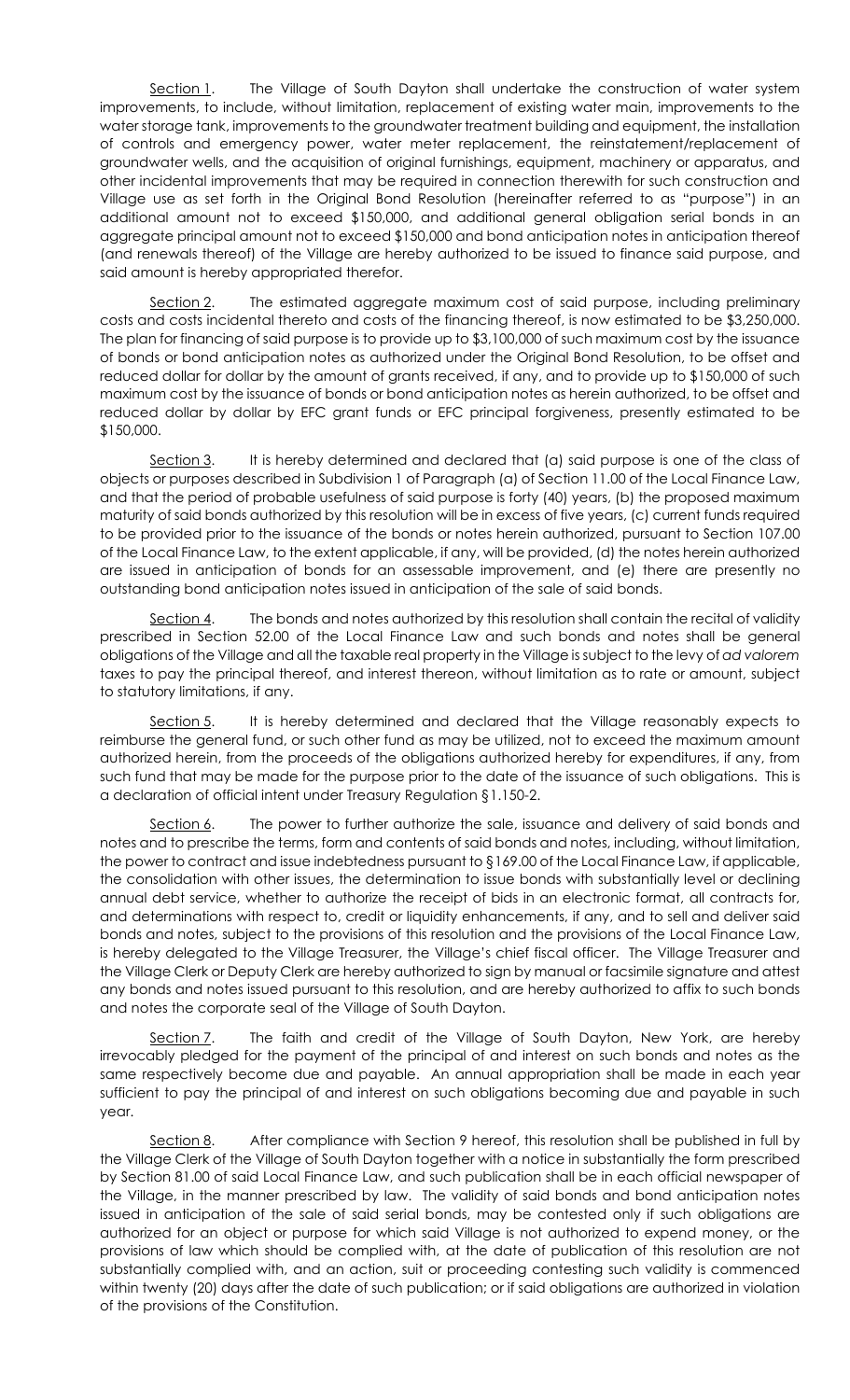Section 9. This resolution is subject to a permissive referendum of the qualified electors of the Village of South Dayton, pursuant to Section 36.00 of the Local Finance Law.

The motion having been duly seconded, it was adopted and the following votes were cast:

|                               | Ave | Nav |
|-------------------------------|-----|-----|
| Robert Killock, Mayor         | x   |     |
| Melinda Frederickson, Trustee | x   |     |
| Jonathan Mosher, Trustee      |     |     |
| Lynn Rupp, Trustee            |     |     |
|                               |     |     |

STATE OF NEW YORK } } ss:

COUNTY OF CATTARAUGUS }

I, the undersigned clerk of the Village of South Dayton, DO HEREBY CERTIFY as follows:

1. A regular meeting of the Village Board of Trustees of the Village of South Dayton, Cattaraugus County, State of New York, was held on May 11, 2022, and Minutes of said meeting have been duly recorded in the Minute Book kept by me in accordance with law for the purpose of recording the minutes of meetings of said Village Board of Trustees.

2. I have compared the attached Extract with said Minutes so recorded and said Extract is a true copy of said Minutes and of the whole thereof insofar as said Minutes relate to matters referred to in said Extract.

3. Said Minutes correctly state the time and place when said Meeting was convened and the place where such meeting was held and the members of said Board who attended said Meeting.

4. Public Notice of the time and place of said Meeting was duly posted and duly given to the public and the news media in accordance with the Open Meetings Law, constituting Chapter 511 of the Laws of 1976 of the State of New York, as modified by the Governor's COVID-19 Executive Orders, if applicable, and that all members of said Village Board of Trustees had due notice of said Meeting and that the Meeting was in all respects duly held and a quorum was present and acted throughout.

5. IN WITNESS WHEREOF, I have hereunto set my hand and have hereunto affixed the corporate seal of the Village of South Dayton this 11<sup>th</sup> day of May, 2022.

 $\frac{1}{\sqrt{2}}$  ,  $\frac{1}{\sqrt{2}}$  ,  $\frac{1}{\sqrt{2}}$  ,  $\frac{1}{\sqrt{2}}$  ,  $\frac{1}{\sqrt{2}}$  ,  $\frac{1}{\sqrt{2}}$  ,  $\frac{1}{\sqrt{2}}$  ,  $\frac{1}{\sqrt{2}}$  ,  $\frac{1}{\sqrt{2}}$  ,  $\frac{1}{\sqrt{2}}$  ,  $\frac{1}{\sqrt{2}}$  ,  $\frac{1}{\sqrt{2}}$  ,  $\frac{1}{\sqrt{2}}$  ,  $\frac{1}{\sqrt{2}}$  ,  $\frac{1}{\sqrt{2}}$ 

Barbara L. Scott Clerk/Treasurer